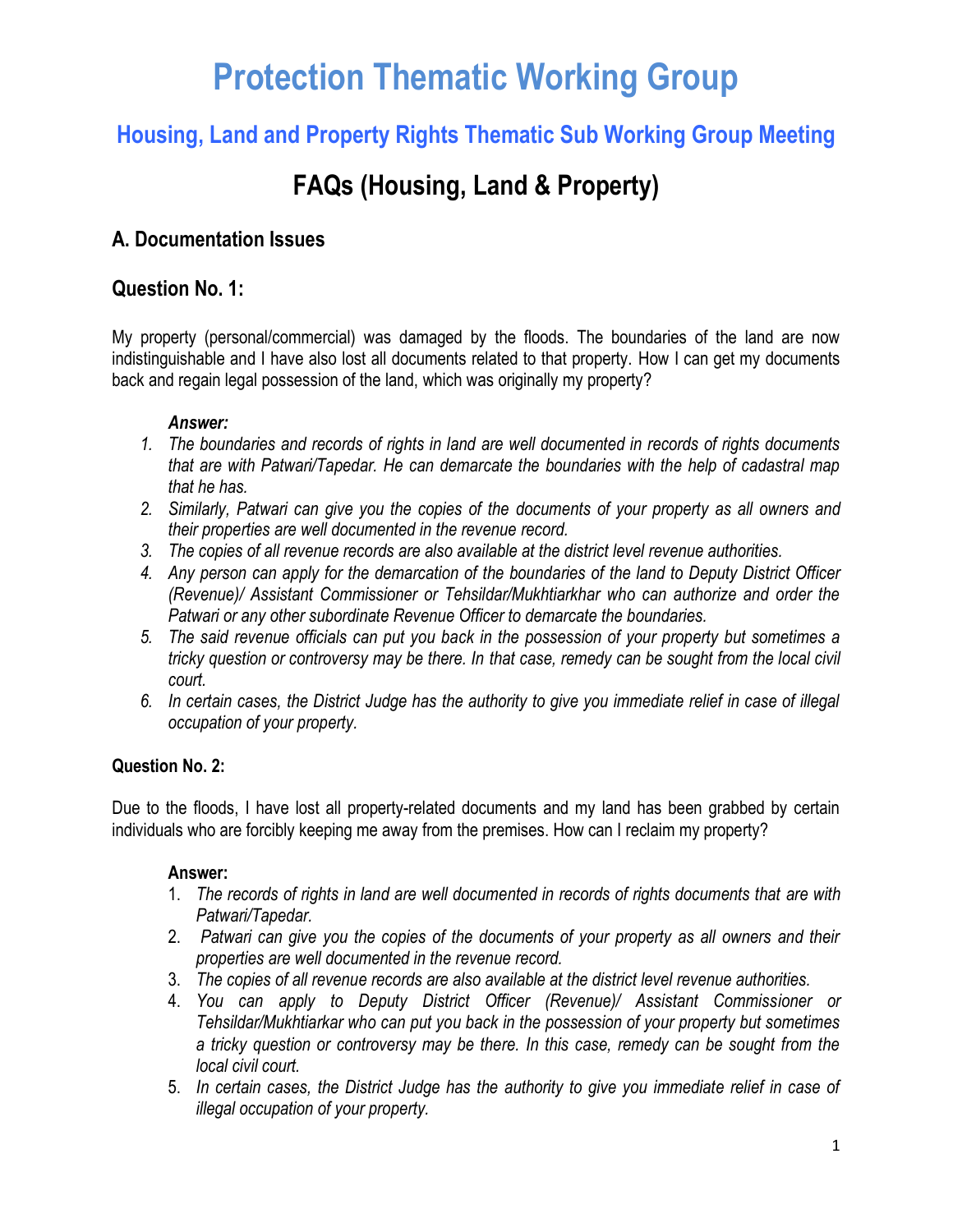6. *If it is urban property, then it must have been registered with the Registrar who can provide you copies of your registration papers that can be proof of your ownership.*

## **Question No. 3**

I had rented a piece of land and have been cultivating it. Now, after the floods, my landlord has refused to give me back this land. I had all the relevant documents and the rent agreement with me, but they were lost during the floods. How can I reclaim the land?

### **Answer**

- *1. You can file an application under tenancy laws before the local Tehsildar/Mukhtiarkar who has the powers to put you back in your land.*
- *2. The Patwari might register you as a tenant under revenue laws. Do check from him and get a copy of khasra girdawari-cultivation register. The copy will be your proof.*
- *3. Even if you have not been registered by Patwari, then try to get copies of the your rent documents if these were registered somewhere or notarized etc. That copy can be used as a proof.*
- *4. But if you cannot get copy of any proof by the above-mentioned methods, then even oral evidence is valid. You can file case before Tehsildar if you have two or more witnesses who can give evidence on oath that you were the tenant.*

## **Question No. 4**

I am an agriculturist and owned 100 acres of fertile land in area X, next to the riverbank. Following the floods, all land demarcations were lost and I had no way of distinguishing my land from that of my neighbors. When the Revenue Department's survey team came to visit, the water had reshaped my land. While my property documents can solve the problem, I lost them in the floods.

- a. How can I claim the original demarcation of my land?
- b. Before floods, I purchased a few more acres from a neighboring farmer but couldn't register this purchase with the Revenue Department. I have lost all documents relating to the purchase in the flood. How can I claim my newly acquired land?

### **Answer to a:**

- *1. The records of rights in land are well documented in records of rights documents that are with Patwari/Tapedar.*
- *2. You can apply to Deputy District Officer (Revenue)/ Assistant Commissioner or Tehsildar/Mukhtiarkar who can demarcate the land whose boundaries are destroyed by river action.*
- *3. Sometimes a tricky question or controversy may be there. In this case, remedy can be sought from the local civil court. Or the other party can go to the civil court; then u have to defend the case in civil court.*

### *Answer to b:*

*1. Your documents of sale and purchase might have been registered with the Registrar or notarized with notary public etc. Get copy from them and that copy can be used as a proof.*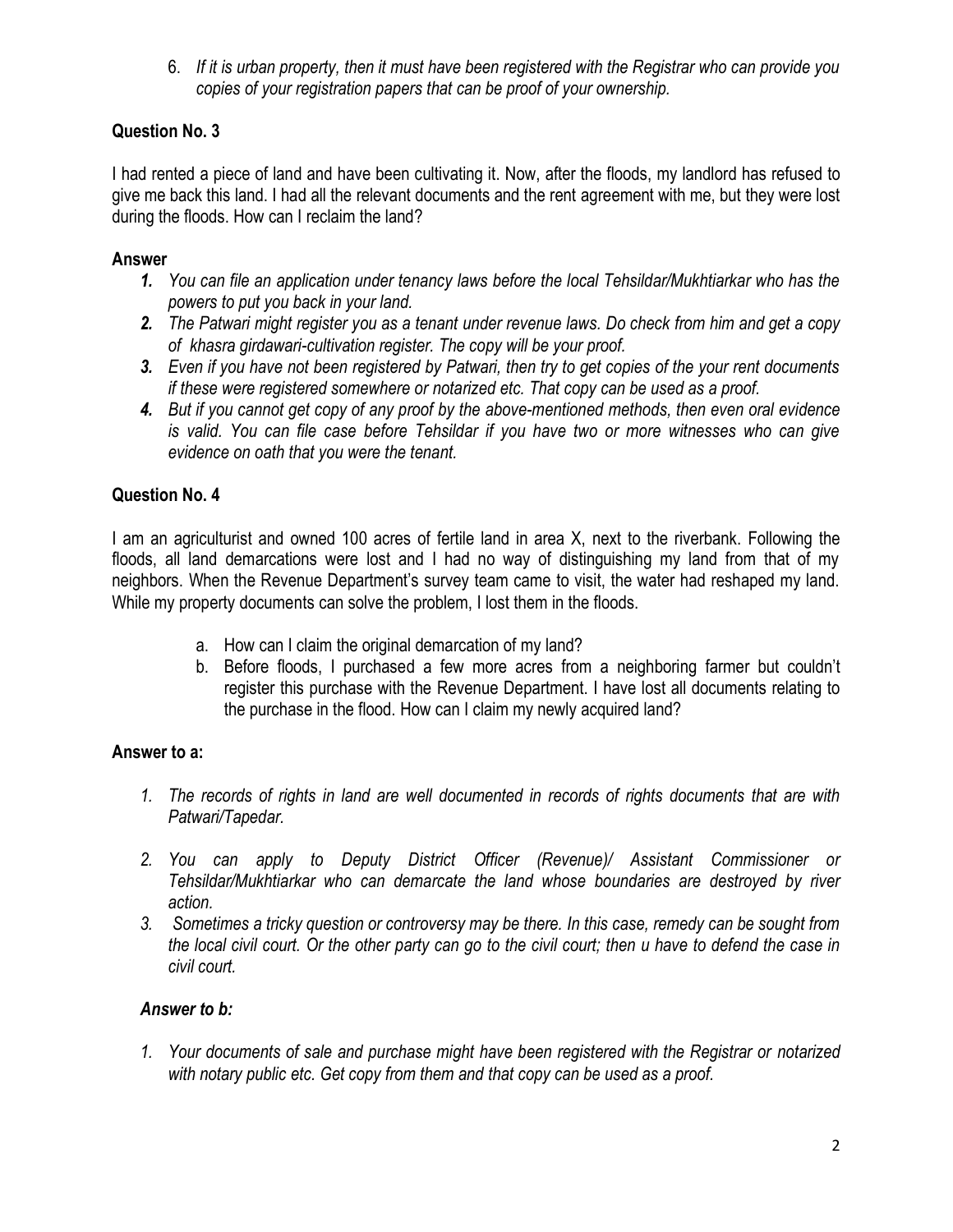*2. But if you have not registered these documents anywhere, then even oral evidence is valid. You can file case before the civil court for declaration and possession of the property if you have two or more witnesses who can give evidence on oath that you have purchased the said property.* 

#### **B. Issues faced by women**

#### **Question:**

I am a widow living in a rented house with my teenage daughters. My husband was killed in the floods. As I am not educated, I don't have any information regarding documentation like CNIC and domicile. My house is completely damaged and we are forced to live in a relief camp. For any compensation, organizations ask for completed documentations. For this I have following concerns:

- a. From where should I get my documents completed? *Answer a: You shall try to get CNIC from NADRA and domicile from the district office/DC/DCO office*
- b. Am I eligible to get compensation on rented house? *Answer b: It depends on the policy of the government. Normally, the owner of the house gets compensation as it is his permanent loss and tenant can hire another house.*
- c. Can I get loan for the reconstruction of my house?

### *Answer c:*

*No bank or government department has a policy to give loan to the tenant to reconstruct a rented house. Only owner can avail loan against security of the house. You can get a personal loan against some other security if it is feasible in your facts of the case. Sometimes, some help is provided to construct shelter. You may approach the local revenue authorities or local social workers or human rights activists that can guide you.* 

#### **C. Compensation issues**

### **Question No. 1**

My possession (house, land or farmhouse) was destroyed beyond repair by the floods. How can I claim compensation? If yes, then what is the procedure to claim such compensation?

*Answer: Compensation depends on the relevant policy of the relevant government. Normally nominal compensation is provided to construct small shelter or to repair the damage or construct the house. You may approach the local revenue authorities or local social workers or human rights activists that can guide you.* 

### **Question No. 2**

In damaged property compensation claim, are there any charges involved in procedure of getting property documentations back? If procedure is too complex for layman then who/what is the concerned person/authority for assistance?